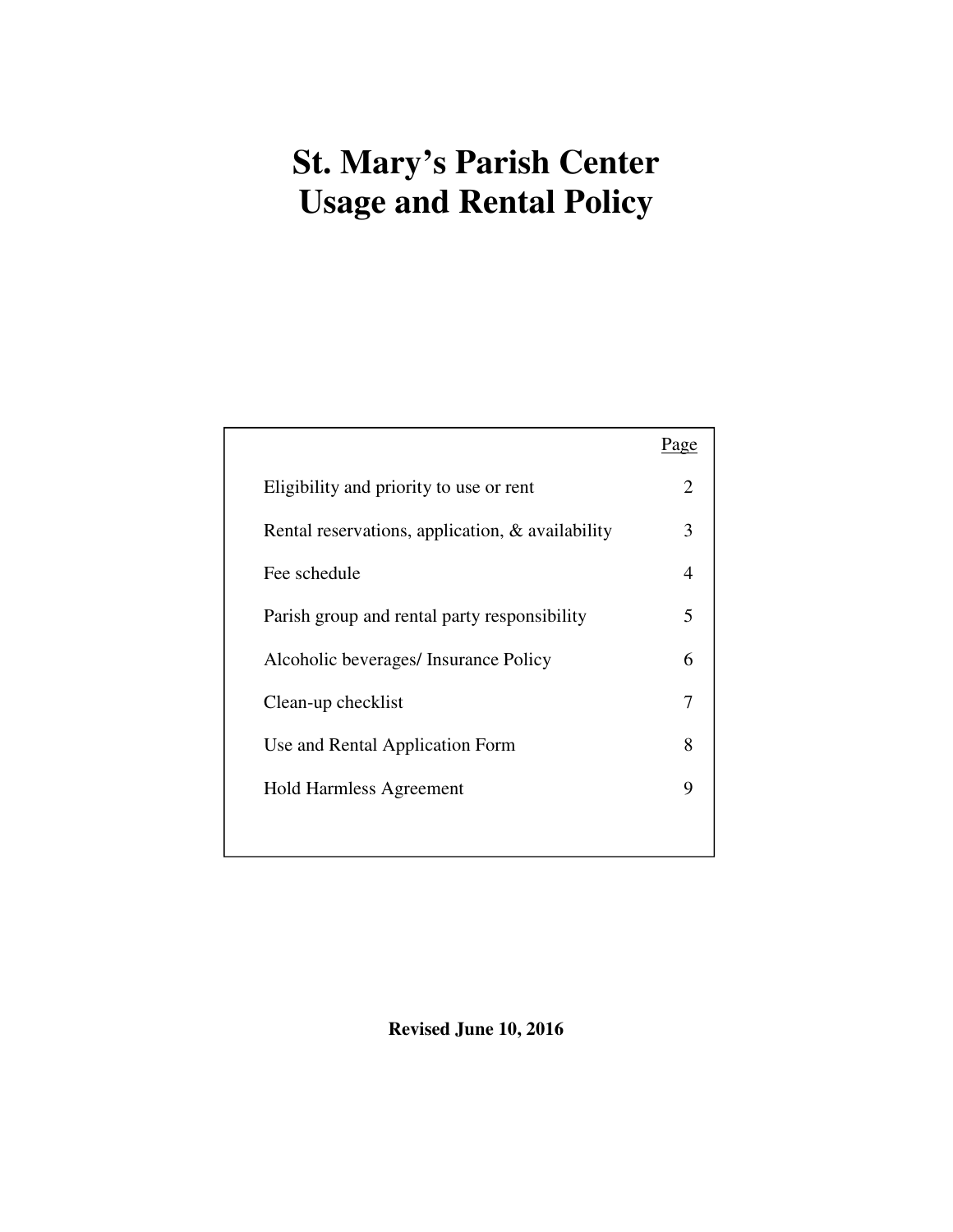# **St. Mary's Center use and rental: Eligibility and Priority**

Staff, ministry chairpersons and active parishioners of St. Mary's are eligible to reserve space in the Parish Center. An active parishioner is defined as: a) a registered member for 6 months; b) evidence of stewardship by use of offertory envelopes and/ or participation in parish life. The Parish Center and rooms are not available for rental for private functions of non-parishioners except affiliated Catholic/ Christian organizations or on a referral basis from St. Pat's, when their facility is unavailable. The Center may be available for rental for community service events on a case-by-case basis to be determined by the pastor.

# **HIGHEST PRIORITY**

All parish functions are given first priority:

- All Parish Worship, Education and Faith Formation, Ministry and Parish Life events
- School events and school organized sporting events
- Parish and School Fundraising events, such as festivals and auction

*- No insurance or rental fee is required - all users are required to leave the facilities in the condition they found it or risk forfeiting future facility use.* 

# **SECOND PRIORITY**

Functions that are sponsored by the parish and / or offer a service primarily to the parish:

- speakers and workshops
- scouting and other parish sponsored clubs
- craft and exercise classes
- parish sponsored blood drives, emergency or safety training
- parish directory photo sessions
- athletic gym use by parish sponsored groups

*- No insurance or rental fee is required - all users are required to leave the facilities in the condition they found it or risk forfeiting future facility use.* 

# **THIRD PRIORITY**

Parishioner parties or events:

- events that have a personal nature but are parish related-i.e. baptism or wedding receptions\*\*
- receptions after an anniversary Mass, etc.
- bridal and/or baby showers for teachers and staff

- family gym use

*- Insurance & rental fees determined by party size and/or alcohol liability: see fee schedule* 

# **FOURTH PRIORITY**

Non-Parishioner events:

- Active St. Pat / St. Anthony parishioners (referred by St. Pat's if their center is unavailable)
- Affiliated Catholic/ Christian organizations
- Community service organizations
- *Insurance & rental fees determined by party size and/or alcohol liability: see fee schedule -Outside charitable organizations will be limited to one "free" use per year.*
- **\*\* Marriages must be recognized by the Catholic Church for a wedding reception to take place in our facility.**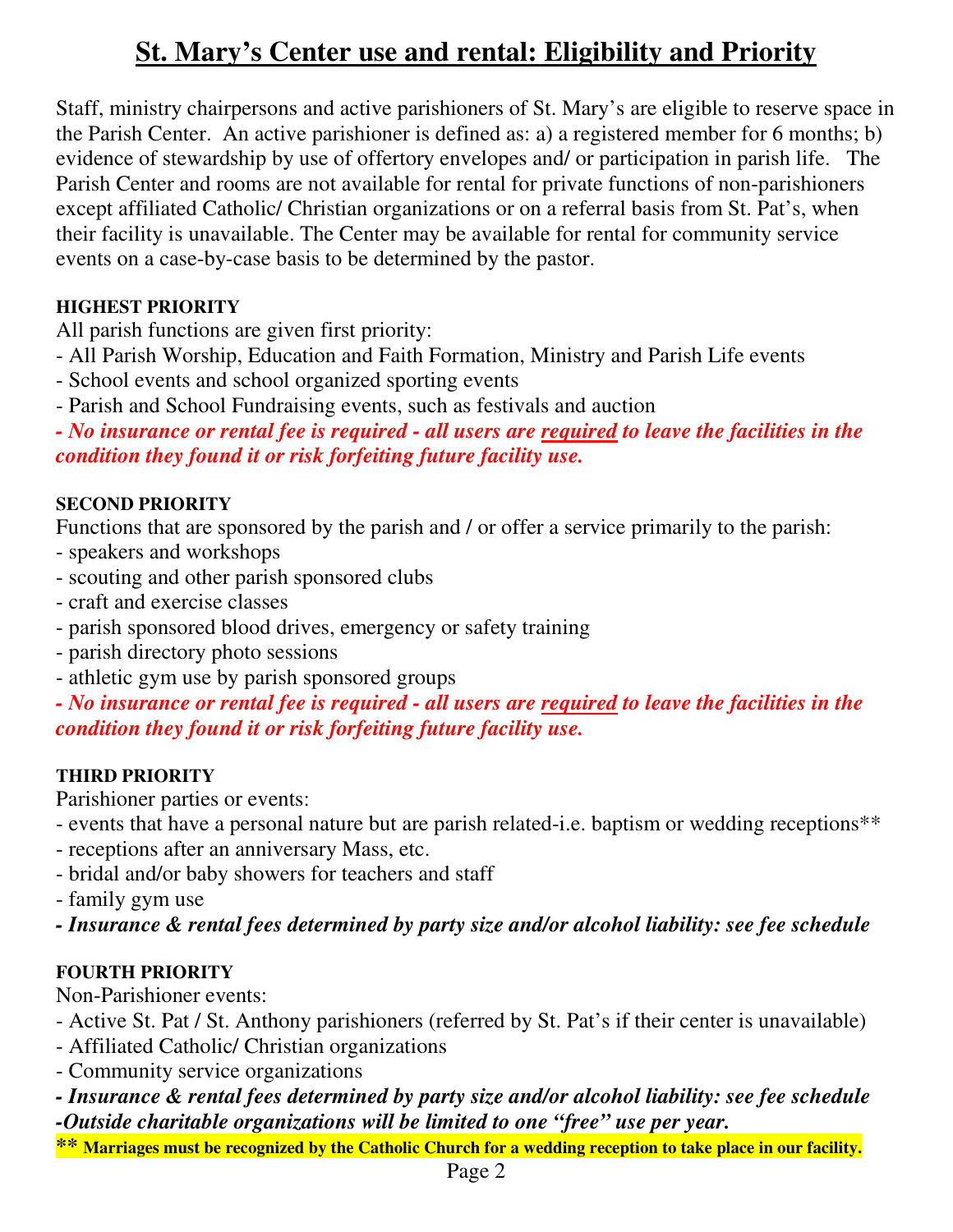# **Rental Reservations, Application, and Availability**

1) Parish Center reservations are accepted on a first come first serve basis, provided there is compliance with the Eligibility and Priority section of our Facilities and Usage Policy. Due to internal Parish priorities, reservations will not be accepted more than 12 months in advance.

2) Rental reservations will require an application to be filled out and submitted to the Plant Manager for review before the scheduling of an activity.

3) Rental hours are: Monday thru Thursday from 8:30 a.m. to 9:00 p.m., Friday from 8:30 a.m. to midnight (cleanup until 1:00 am), Saturday from 8:00 a.m. to midnight (cleanup until 1:00 am), and Sunday from 11:00 a.m. to 9:00 p.m.

4) Staff presence and insurance are required for all events that are expected to be attended by 90 or more persons.

5) Reservations will require a signed Rental Agreement, appropriate signed worksheets and a \$350.00 damage deposit at the time of booking. Rental fees will be determined by the Facilities Manager and will be due one business day prior to the event. Damage deposits will be returned within 10 business days following your event provided no damage has occurred or clean up fees incurred. **A fee up to the amount of the full deposit may be assessed, if cancellations are not made within 48 hours of the event.** 

6) Organizations officially established by the Parish are not subject to the rental fees. Groups officially endorsed by the Parish may be exempt from the rental fees subject to approval of the pastor.

### **Decorating, Set-up & Clean up**

1) Rental hours are listed above. Set-up and clean-up time must be scheduled when reservations are made.

2) Music, entertainment, and the bar are to be closed by 12:01 a.m. allowing for sufficient time to clean up and vacate by 1:00 a.m., closing time.

3) Arrangements for opening doors for early set-up, deliveries and preparation of rooms should be made with the Plant Manager.

4) Use of special equipment (electrical, mechanical, posters, signs, displays, and scenery etc.) must be approved by the Plant Manager.

5) Ceiling tiles may not be disturbed or used in order to decorate and under no circumstances may extension cords be routed behind ceiling tiles.

6) Decorations and equipment may not cover heating and cooling controls and vents.

7) Please limit your decorations to table tops, free standing displays or bulletin boards unless approved by Plant Manager.

8) For safety reasons, do not block exit doors.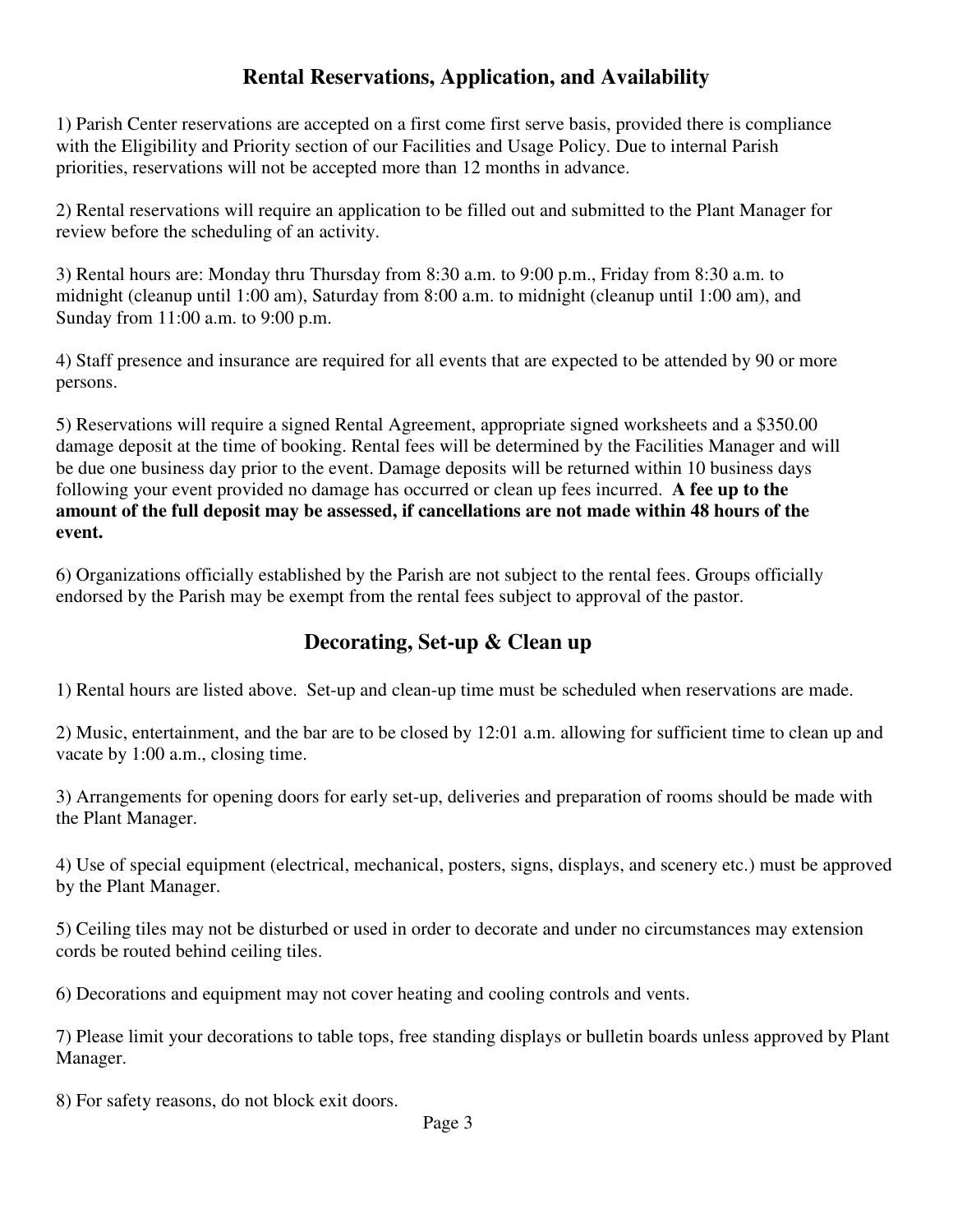#### **Parish Center Rental Fee Schedule**

| <b>Revised 6-10-2016</b>           |        | <b>Special Event</b> | Maint.             | <b>Facility</b> | Total       |
|------------------------------------|--------|----------------------|--------------------|-----------------|-------------|
|                                    | Hours* | lnsurance***         | <b>Supervision</b> | Rental**        | <b>Fees</b> |
| <b>Private Reception: Up to 60</b> |        |                      |                    |                 |             |
| Meeting Rooms A-C                  | 3      | \$100                |                    | \$160           | \$260       |
| (Includes kitchen and restrooms)   |        |                      |                    |                 |             |
|                                    |        |                      |                    |                 |             |

**\* Event- 3 hours, 1 hour set-up, 1 hour clean up, total time-5 hrs.** 

 **Additional hours: \$15/hour for meeting rooms, \$15/hr. for gym.** 

**\*\*If group sets-up, tears down & cleans up per the checklist, deduct \$25.** 

\*\*\* Personal Homeowner insurance coverage may be extended to cover general and medical liability,

except if alcohol is being served. Contact office for wording of insurance certificate.

#### **To add Gym for athletics only ( no food) to a party or reception: \$15/hr. of event rental**

|                                                                                                                                              |        |                      | Maint.             |                 |             |
|----------------------------------------------------------------------------------------------------------------------------------------------|--------|----------------------|--------------------|-----------------|-------------|
|                                                                                                                                              |        | <b>Special Event</b> | .Supervision       | <b>Facility</b> | Total       |
| <b>Private Reception: 61-90</b>                                                                                                              | Hours* | Insurance***         | <b>If Required</b> | Rental**        | <b>Fees</b> |
| Meeting Rooms A- C                                                                                                                           | 4      | \$100                | \$50               | \$185           | \$335       |
| **If group sets-up, tears down & cleans up per the<br>checklist, deduct \$30.                                                                |        |                      |                    |                 |             |
| * Event- 4 hours, 1 hour set-up, 1 hour clean up, total time-6 hrs.                                                                          |        |                      |                    |                 |             |
| <b>Additional hours: \$15/hour.</b>                                                                                                          |        |                      |                    |                 |             |
|                                                                                                                                              |        |                      |                    |                 |             |
| <b>Private Reception: 91-150</b>                                                                                                             |        |                      |                    |                 |             |
| Gym, Meeting Rooms A- C                                                                                                                      | 6      | \$100                | \$100              | \$265           | \$465       |
| Dish rental (\$2.50 per person)                                                                                                              |        |                      |                    |                 |             |
| Total with /Dish Rental                                                                                                                      |        |                      |                    |                 | $$465+$     |
| * Event- 6 hours, 1.5 hour set-up, 1.5 hour clean up, total time-9 hrs.                                                                      |        |                      |                    |                 |             |
| <b>Additional hours: \$25/hour.</b>                                                                                                          |        |                      |                    |                 |             |
| ** If group sets-up, tears down & cleans up per the checklist, deduct \$40.                                                                  |        |                      |                    |                 |             |
| <b>Private Reception: 151-249</b>                                                                                                            |        |                      |                    |                 |             |
| Gym, Meeting Rooms A- C                                                                                                                      | 6      | \$100                | \$150              | \$420           | \$670       |
| Dish rental (\$2.50 per person)                                                                                                              |        |                      |                    |                 |             |
| <b>Total with Dish Rental</b>                                                                                                                |        |                      |                    |                 | $$670+$     |
| * Event- 6 hours, 2.5 hr set-up, 2.5 hr clean up, total time-11 hrs.                                                                         |        |                      |                    |                 |             |
| <b>Additional hours: \$30/hour.</b>                                                                                                          |        |                      |                    |                 |             |
| **If group sets-up, tears down & cleans up per the checklist, deduct \$50.                                                                   |        |                      |                    |                 |             |
| <b>Private Reception: 250-350</b>                                                                                                            | 6      | \$100                | \$160              | \$605           | \$865       |
| Gym, Meeting Rooms A-C                                                                                                                       |        |                      |                    |                 |             |
| Dish rental (\$2.50 per person)                                                                                                              |        |                      |                    |                 |             |
| <b>Total with Dish Rental</b>                                                                                                                |        |                      |                    |                 | $$865+$     |
| * Event- 6 hours, 3 hr set-up, 3 hr clean up, total time-12 hrs.                                                                             |        |                      |                    |                 |             |
| <b>Additional hours: \$30/hour.</b>                                                                                                          |        |                      |                    |                 |             |
| If Gathering Space Used for food or alcohol:                                                                                                 |        |                      |                    | \$185           |             |
| 1. A damage deposit of \$350 is required & will be returned within 10 days after                                                             |        |                      |                    |                 |             |
| event if no damage occurs or if no clean up fees incurs. New Dish rental fee<br>covers small losses of dishes or utensils, NOT major damage. |        |                      |                    |                 |             |
| 2. Special event insurance is required for all gatherings if alcohol is being consumed.                                                      |        |                      |                    |                 |             |
|                                                                                                                                              |        |                      |                    |                 |             |

3. **Deposit of half the fees is due at the time of booking,** with the balance due one business day prior to the event.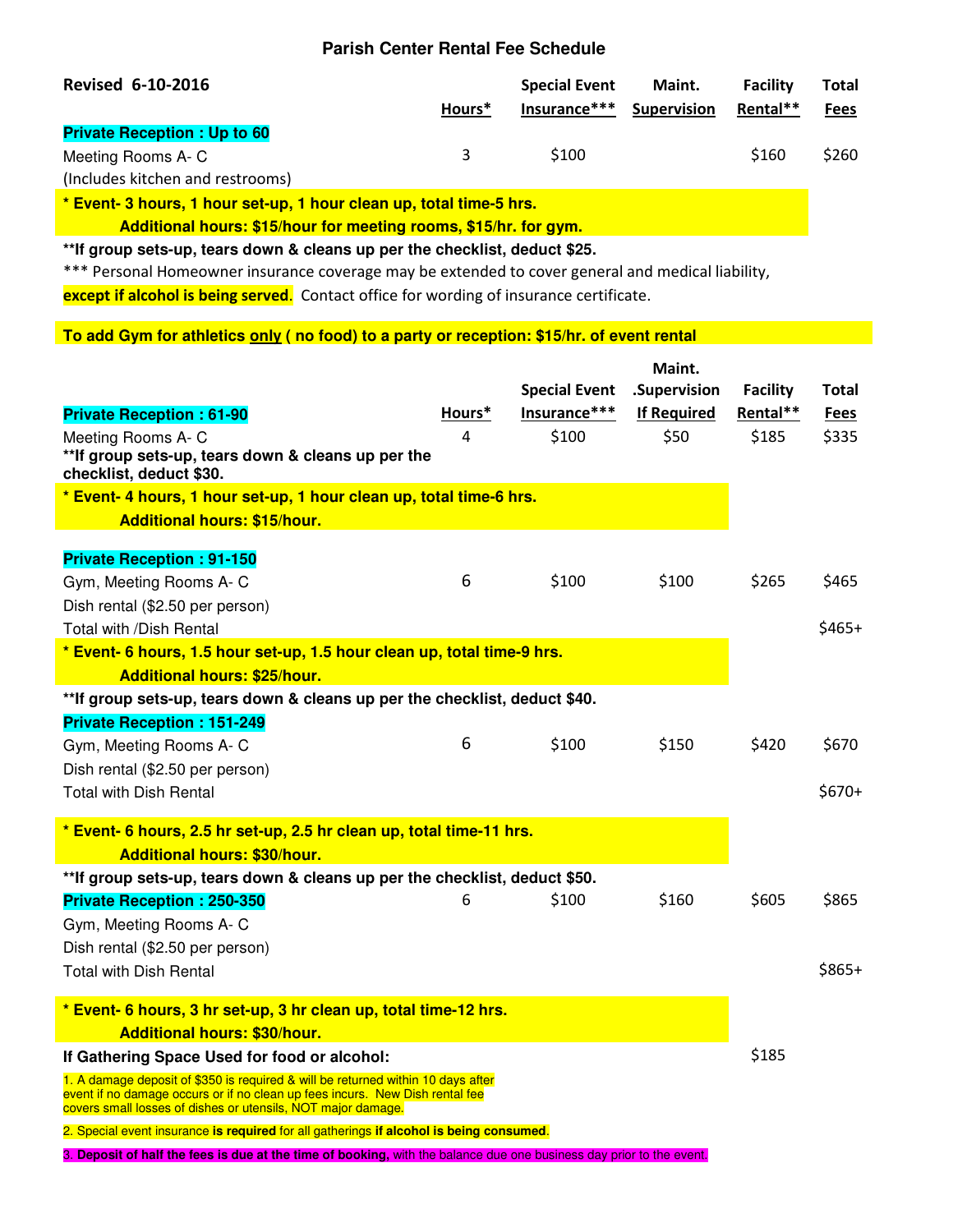# **Parish group and rental party responsibilities**

1) All activities must meet Parish approval.

2) Rental hours are: Monday thru Thursday from 8:30 a.m. to 9:00 p.m., Friday from 8:30 a.m. to midnight (cleanup until 1:00 am), Saturday from 8:00 a.m. to midnight (cleanup until 1:00 am), and Sunday from 11:00 a.m. to 9:00 p.m.

3) The Parish is a tobacco free facility. Smoking is permitted only outside the Parish Center in designated areas.

4) Music, entertainment, and the bar are to be closed by 12:01 a.m. allowing for sufficient time to clean up and vacate by 1:00 a.m., closing time.

5) A clean up fee of **\$25/hr.** will be charged for items not completed on the appropriate clean-up check list located on page 7 and will be deducted from the damage deposit, if applicable.

6) All groups must contact the Plant Manager and report any damages in a timely manner. The rental party assumes all liability for damage and agrees to make prompt restitution for any and all damage exceeding the amount of their damage deposit occurring during the use of our facility.

7) Groups using the Parish Center will confine their activities to the areas and equipment requested. Changes in areas will be handled through the Plant Manager. Any abuse of facility usage will result in loss of facility use privileges.

8) All parties are responsible for controlling unruly and disruptive guests and/ or their removal from the premises. Any disorderly conduct on church property will result in loss of facility use privileges.

9) Report all personal injuries, or accidents immediately to the Plant Manager or the Business Manager.

10) Arrangements for opening doors for early set-up, deliveries, etc. will be made at the time the request is submitted at the discretion of the Plant Manager.

- 11) Beverages and food are to remain in the room assigned.
- 12) Food and beverages are not allowed in the Nursery.
- 13) Use of special electrical or mechanical equipment must be approved by the Plant Manager.
- 14) St. Mary's assumes no responsibility for lost, stolen, or damaged articles.
- 15) The use of the Parish phone is for emergency use only.
- 16) At the time of your departure make sure all exits are closed and latched/locked.
- 17) The parish reserves the right to refuse privileges at any time.

18) All groups using the kitchen and/ or dishes **must meet with staff or a kitchen representative** to receive training and information on the use of appliances.

#### **NO STREET SHOES ALLOWED - ONLY CLEAN GYM SHOES FOR ATHLETIC ACTIVITY.**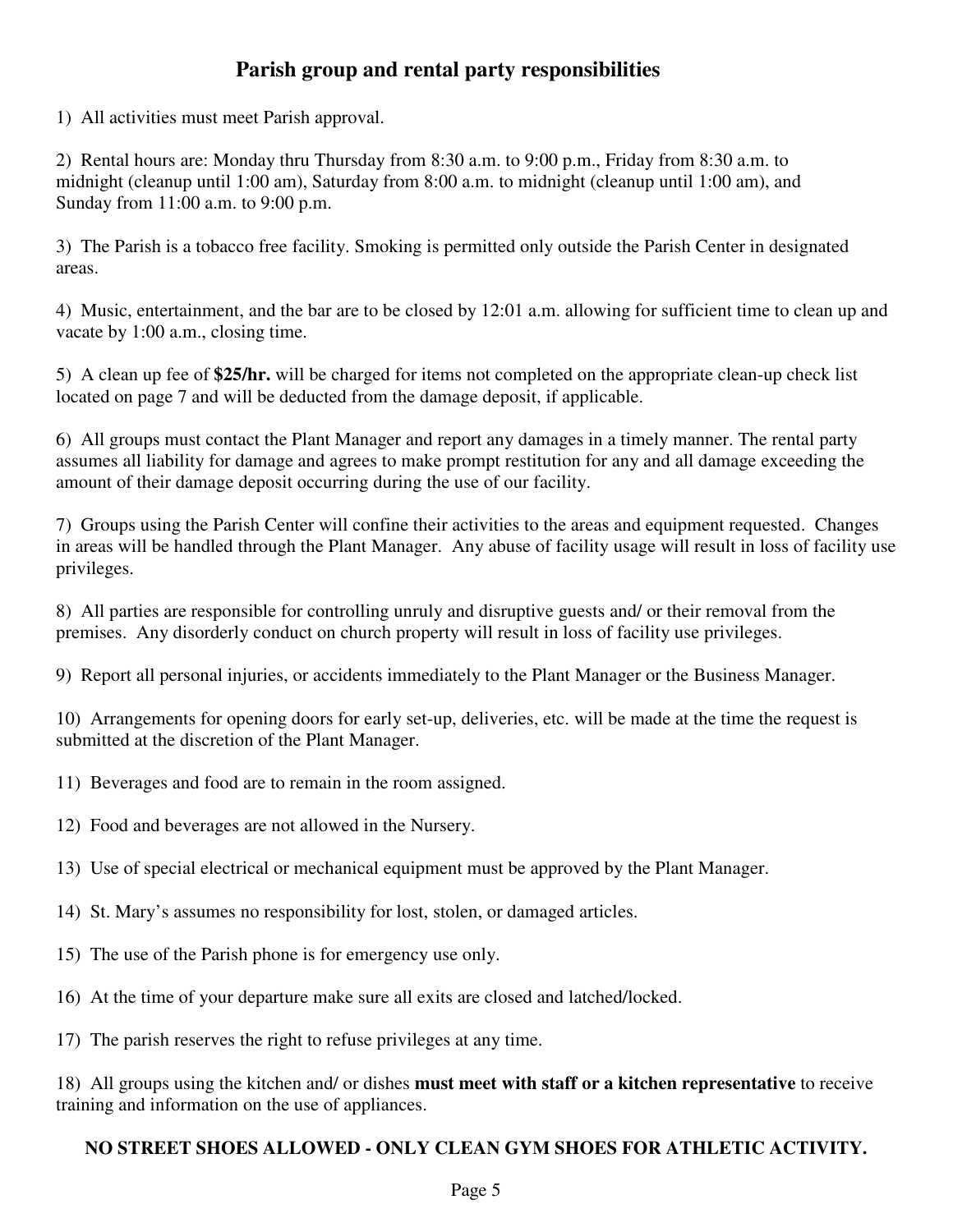# **Alcoholic Beverages**

1) All events, either private parties or non-parishioner group events, are subject to specific rules regarding the use of alcohol on the Parish premises. An application to use these facilities implies acceptance of these rules.

2) No alcoholic beverages will be permitted at events where minors make up a majority of the attendees. Examples: children's parties and youth events. Other family gatherings are subject to approval by the Facilities Manager.

3) There is a statutory obligation in the State of Michigan not to sell, give or furnish alcoholic beverages to visibly intoxicated persons, and in no instance to minors (persons under the age of 21). There is also a social host's liability imposed on those, other than licensed retailers of liquor who give, sell, or furnish alcohol to someone who later is alleged to have caused injury or death. Under social host liability theories, State Legislatures and the courts have held hosts of private parties, weddings, and other social events liable. Therefore, Special Events Insurance is required through the Michigan Catholic Conference (MCC). This insurance is incorporated in our fee schedule.

4) When plans include the serving of alcohol, all events require the use of a designated "Bar-Tender" and that designee must be named in the rental agreement. If alcohol is sold (i.e. cash bar) a temporary liquor license is required from the State Liquor Control Commission. For Parish established events the Facilities Manager will issue to the designated "Bar-Tender" the Parish guidelines for "Liquor Liability Exposure and Control".

5) The rental party will be responsible to insure that no underage drinking is tolerated and that no one is permitted to drink excessively. Please note that this implies that bartenders and assistants will not drink.

6) Alcohol will not be served after 12:01 a.m.

7) Open alcoholic beverages may not be taken outside of the building at any time.

8) In addition, it is agreed and understood that as a condition of allowing the use, or rental of Parish facilities where alcohol is consumed, that the user will hold The Parish harmless and agree to indemnify the Parish of all liability and damages including fines, money damages, and attorney fees from violation of the laws of the State of Michigan and the rules and regulations of the Liquor Control Commission.

\_\_\_\_\_\_\_\_\_\_\_\_\_\_\_\_\_\_\_\_\_\_\_\_\_\_\_\_\_\_\_\_\_\_\_\_\_\_\_\_\_\_\_\_\_\_\_ \_\_\_\_\_\_\_\_\_\_\_\_\_\_\_\_\_\_\_\_\_\_\_\_\_\_\_\_

Signature Date

#### **Insurance Policy**

It is the policy of the Diocese that if a parish allows outside rentals of its facilities that the parish require insurance to protect both the parish and the user of the facility. The Diocese provides **"Special Event Insurance"** for a **premium of \$100** through the Michigan Catholic Conference that covers a 24 hour period (1 calendar day). Coverage includes: Comprehensive General Liability of \$500,000 Combines Single Limit, Fire Legal Liability of \$50,000, Host Liquor Liability, Medical payments to \$10,000 and Property Damage. If liquor is being served, the MCC insurance is required. If no liquor is served, the user may insure outside this insurance, but the limits of coverage must equal or exceed those stated above. Proof of insurance must be given to the Facilities Manager at least 2 weeks before the rental or be subject to event cancellation.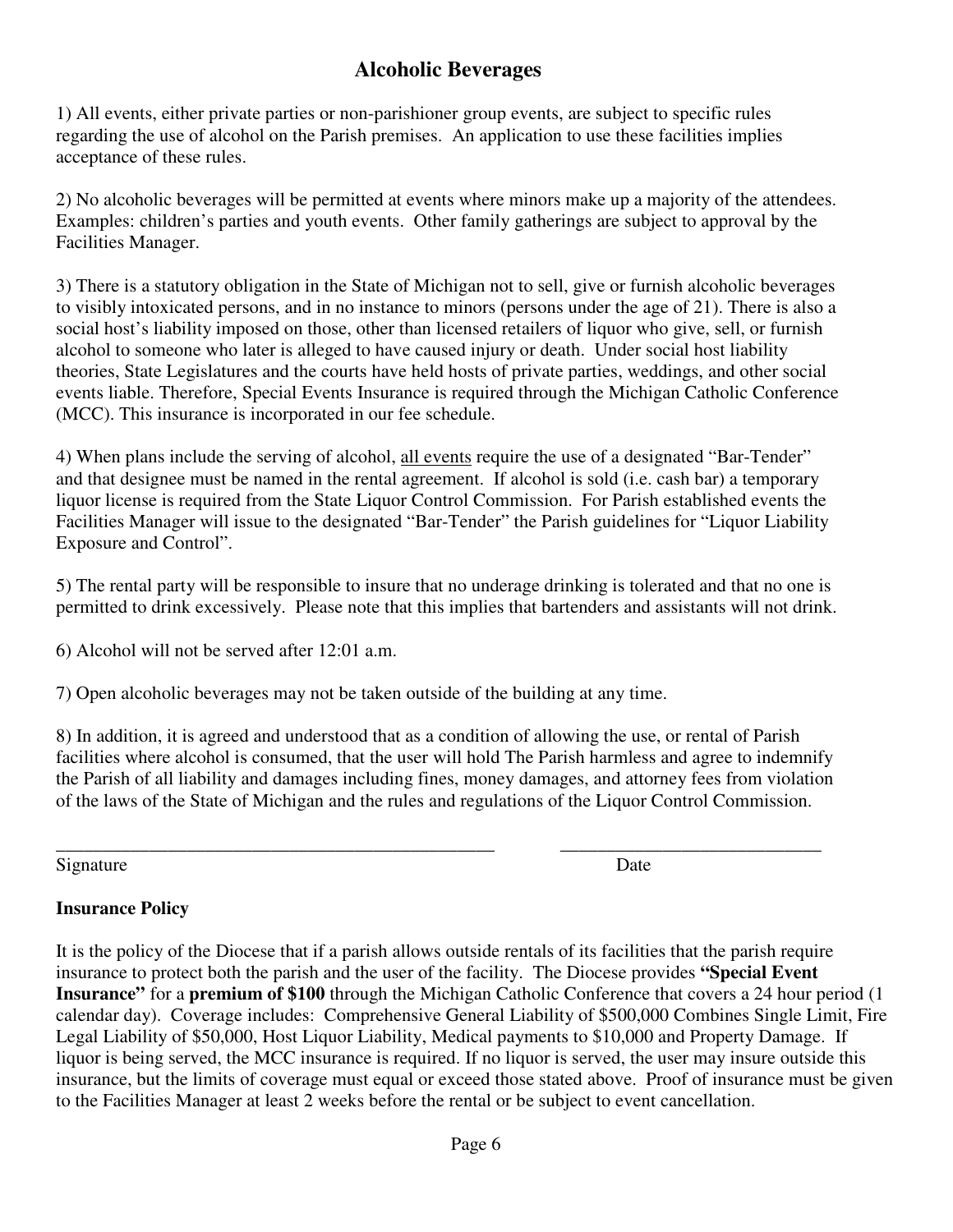# **Use of Facilities and Clean-up check list**

**All groups using the Parish Center must return their assigned area(s) to the condition in which they found it**. Parish groups and rental parties must agree to fulfill the following checklist. Failure to comply may result in the forfeit of the renter's damage deposit and/or loss of privileges. Groups may use the Parish's cleaning supplies. **Reserved space must be cleaned immediately after use, unless prior arrangements are made with the Plant Manager.** 

#### **KITCHEN:**

- ( ) Turn off coffee urns and coffee burners. Make sure the coffee urns are emptied and cleaned.
- ( ) Make sure all ovens and the stove burners are shut off, along with stove exhaust hoods.
- ( ) Clean all dishes/ utensils in the dish washer and put away in their proper location. Drain water from dish washer and clean tray.
- ( ) Clean the refrigerator and freezer of any food or drink spills.
- ( ) Clean up the ovens, stoves, and warming units.
- ( ) Wash off all tables, counter tops, and food preparation areas. Rinse all sinks.
- ( ) Put everything away, nothing should be left on the counters, stoves or in the sinks. Put away cleaning supplies.
- ( ) Clean up any floor spills.
- ( ) Remove all of **your** food and beverages from the refrigerator or freezer and take with you. Left over donations must be approved prior to event.
- ( ) Turn off lights in the kitchen and the rented areas.

#### **CENTER AND MEETING ROOMS**

- ( ) All tables and chairs must be cleared and wiped clean.
- ( ) Remove all your decorations, signs, displays, and scenery if any.

\_\_\_\_\_\_\_\_\_\_\_\_\_\_\_\_\_\_\_\_\_\_\_\_\_\_\_\_\_\_\_\_ \_\_\_\_\_\_\_\_\_\_\_\_\_

\_\_\_\_\_\_\_\_\_\_\_\_\_\_\_\_\_\_\_\_\_\_\_\_\_\_\_\_\_\_\_\_ \_\_\_\_\_\_\_\_\_\_\_\_\_\_

- ( ) Remove all beverage containers, trash, and any excess trash in bathrooms. Discard in the dumpster outside the building.
- ( ) Sweep and/or vacuum all floors as needed.
- ( ) Put away all gym equipment used.

Signature of Reserving Party Date

Plant Manager Date

Please sign and return with request form. If applicable your refundable damage deposit will be returned within 10 business days after the Facility Manager's approval.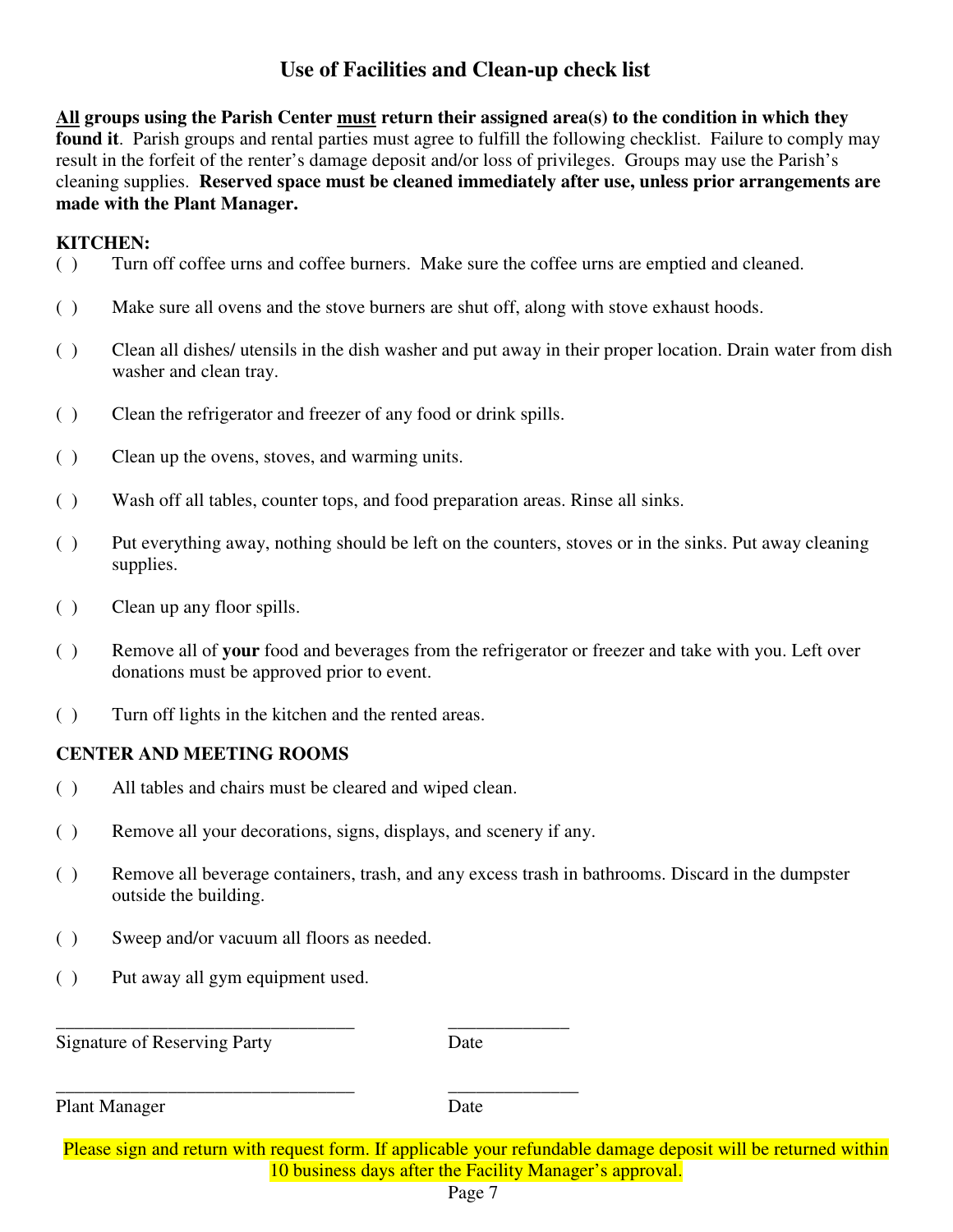#### **St. Mary's Parish Activity Center Usage and Rental Application**

# **REQUEST FOR USE FORM**

| Building/Room requested: (check all that apply & circle if required)                                                                                                                                                              |
|-----------------------------------------------------------------------------------------------------------------------------------------------------------------------------------------------------------------------------------|
| $\uparrow$ Church $\blacktriangleleft$ (Pastor approval) $\blacktriangleright$ Chapel $\uparrow$ RCIA Room<br><sup>1</sup> Abbey <sup>1</sup> Abbey Kitchen                                                                       |
| <b>Activity Center:</b> $\begin{bmatrix} \end{bmatrix}$ Kitchen $\begin{bmatrix} \end{bmatrix}$ Meeting room - A B C (Kitchen not included)<br>$\int$ Gym                                                                         |
| <sup>1</sup> Women's Lounge/Bride's Room <sup>1</sup> Gathering Space <sup>1</sup> Music Room<br><sup>1</sup> Nursery                                                                                                             |
| Equipment Needed: (Very Important - Please list how many you need!!! Items not listed will not be available.)                                                                                                                     |
|                                                                                                                                                                                                                                   |
| LCD Projector ________ Viewing Screen _________ TV/DVD/VCR _________ Whiteboard ________ Sound System _______                                                                                                                     |
| Other (explain): example and the contract of the contract of the contract of the contract of the contract of the contract of the contract of the contract of the contract of the contract of the contract of the contract of t    |
|                                                                                                                                                                                                                                   |
| Will liquor be served? _________________________(Event insurance required if yes)                                                                                                                                                 |
| Will you be setting-up, breaking-down and cleaning up? $\frac{1}{1}$ Yes $\frac{1}{1}$ No                                                                                                                                         |
| Do you have your own liability insurance for use of this facility? $\frac{1}{1}$ Yes $\frac{1}{1}$ No                                                                                                                             |
| Attention: If parish staff is performing the set-up you must give a detailed explanation of how you want your event set-up.<br>Please use the reverse side of this form to draw your set-up.                                      |
| To be completed by Facilities Manager: (See Fee Schedule for Rate Explanation)                                                                                                                                                    |
|                                                                                                                                                                                                                                   |
| Insurance \$ Deposit \$ Paid on<br>$Set-up$ Fee $\quad \quad \text{\_}$                                                                                                                                                           |
| Clean up Fee \$ The Dish Rental \$ The Balance \$ The Paid on The S The Paid on The S The S The Paid on The S The S The Paid on The S The S The S The S The S The S The S The S The S The S The S The S S The S S The S S The S S |
|                                                                                                                                                                                                                                   |
|                                                                                                                                                                                                                                   |
|                                                                                                                                                                                                                                   |
| NOTE: Completion of this form does not constitute guaranteed approval. (Refer to page 3 of Center Use Policy)                                                                                                                     |

#### **ST. MARY'S PARISH FACILITIES ARE SMOKE FREE**